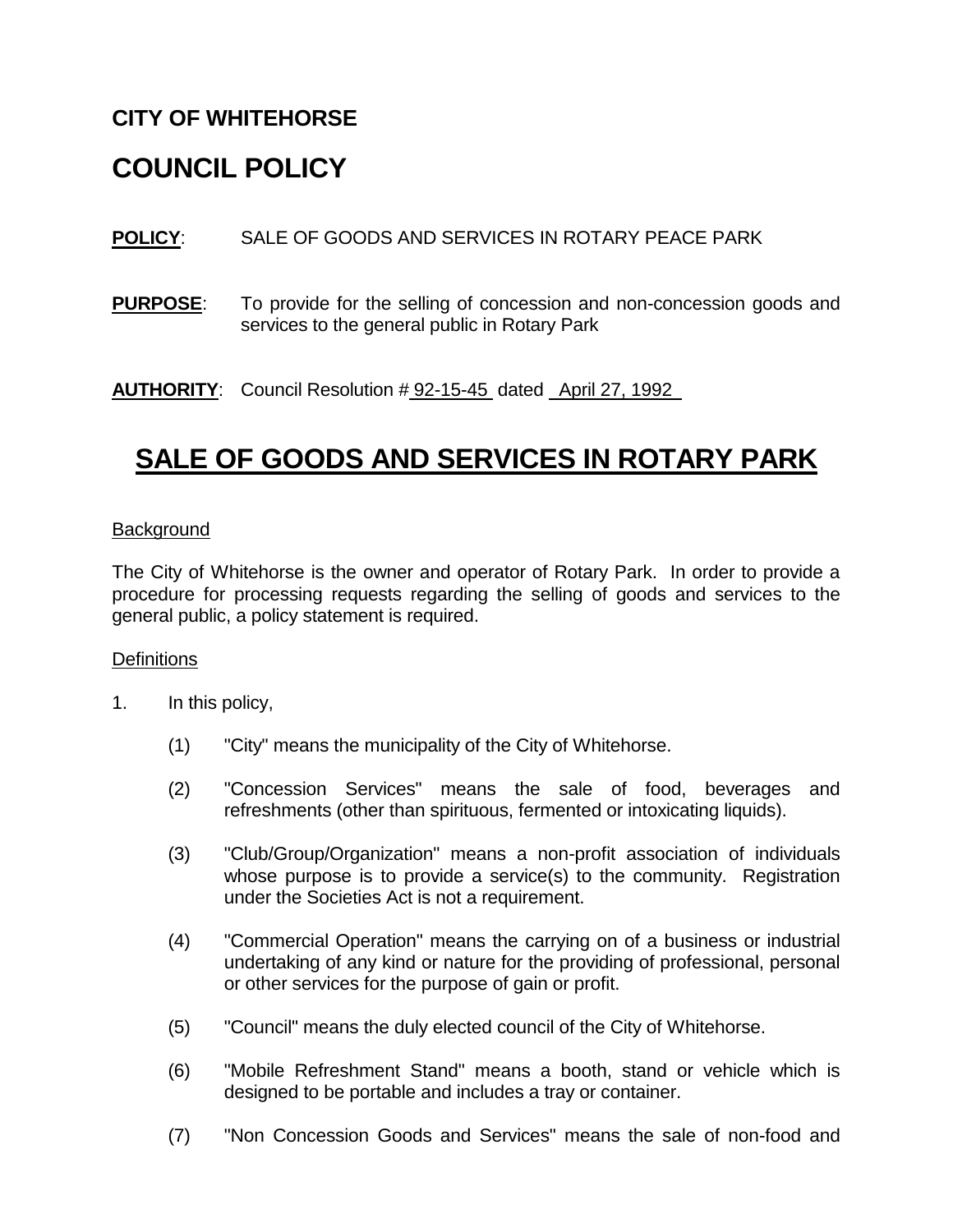Council Policy: SALE OF GOODS AND SERVICE IN ROTARY PEACE PARK Page 2.

## beverage items.

### **General**

- 2. City Council may, by resolution, authorize the inclusion of other uses providing such uses are consistent with the provisions of the Zoning Bylaw.
- 3. The commercial operator of Club/Group/Organization shall:
	- (1) comply with all statutes, regulations and bylaws whether federal, territorial or municipal;
	- (2) be responsible for obtaining all licenses and permits required at his/her expense.

Commercial Operation of Concession Services

- 4. The supply of concession service can consist of two types:
	- (1) self-contained concession units completely contained within a trailer, motorized vehicle or some other approved container.
	- (2) mobile refreshment stands operated by a bicycle, push cart or some other non-mechanized means.
- 5. The operation of concession services provided by self-contained concession units, shall be tendered out in accordance with the City of Whitehorse Purchasing policy. Concession services shall be provided by the successful bidder(s).
- 6. The supply of concession services by self-contained units may be awarded to a maximum of two bidders provided that the total cumulative area occupied by the units does not exceed 1720 square feet.
- 7. Mobile refreshment stands providing a specialized service (eg. ice cream vendors) will be permitted to operate in Rotary Park providing all required licenses and permits are obtained.
- 8. Unauthorized individuals will not be permitted to provide concession services.

## Sale of Services or Refreshment Related Products by Clubs/Groups/Organizations

9. All items sold must relate to the theme of the event and must be part of the event or program.